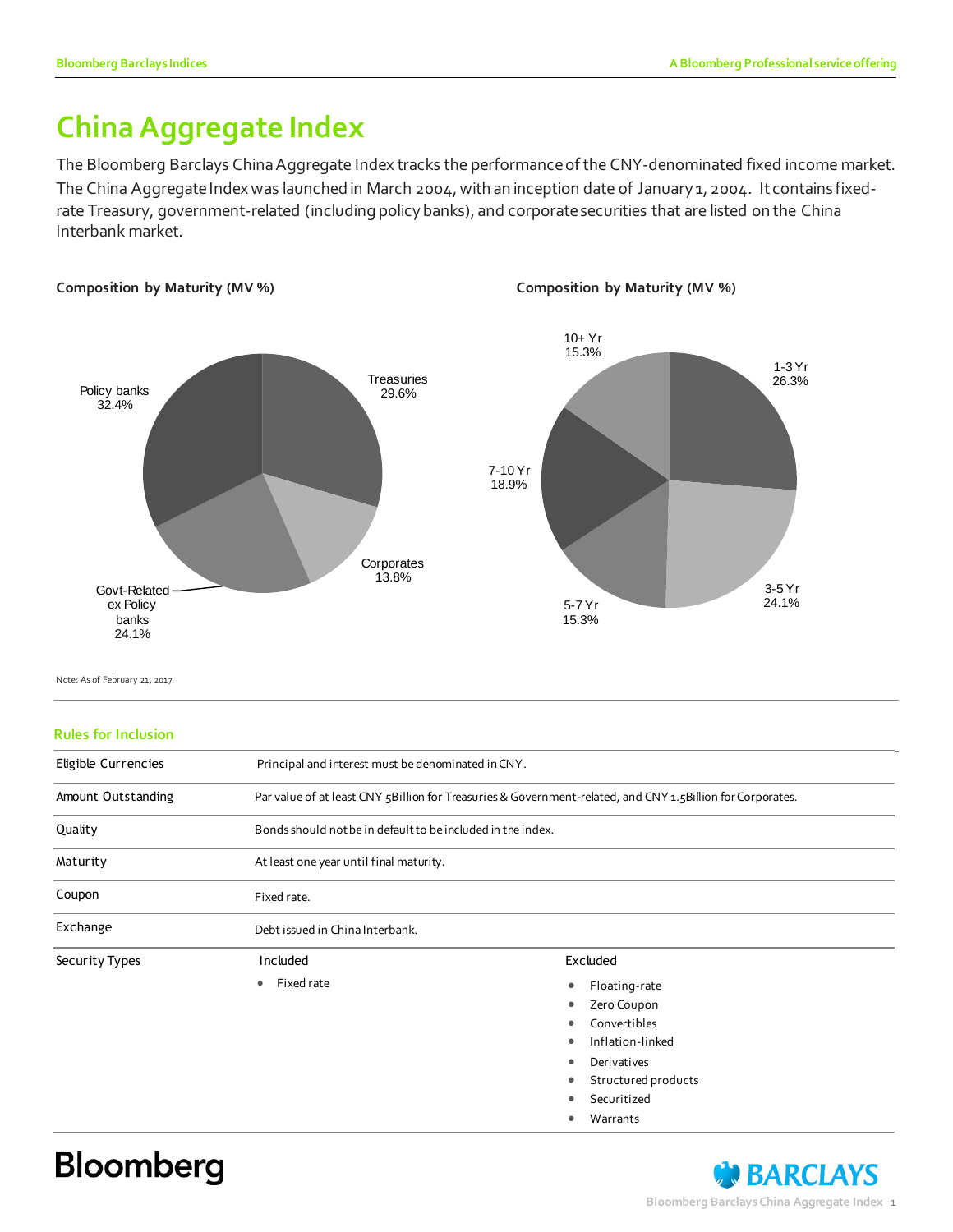- Private placements
- Retail Bond
- Bonds issued on Shanghai and Shenzhen exchanges
- Special bonds issued by Ministry of Finance in 2007\*

\*Eight bonds are excluded per this criterion. In 2007, the standing committee of national People's Congress approved MOF to is sue a total of CNY1.55 trillion special government bonds.

#### **Rebalancing Rules**

| Frequency                     | For each index, Bloomberg maintains two universes of securities: the Returns (Backward) and the Projected (Forward)<br>Universes. The composition of the Retums Universe is rebalanced at each month-end and represents the fixed set of bonds<br>on which index returns are calculated for the next month. The Projected Universe is a forward-looking projection that<br>changes daily to reflect issues dropping out of and entering the index but is not used for return calculations. On the last<br>business day of the month (the rebalancing date), the composition of the latest Projected Universe becomes the Returns<br>Universe for the following month. |
|-------------------------------|-----------------------------------------------------------------------------------------------------------------------------------------------------------------------------------------------------------------------------------------------------------------------------------------------------------------------------------------------------------------------------------------------------------------------------------------------------------------------------------------------------------------------------------------------------------------------------------------------------------------------------------------------------------------------|
| <b>Index Changes</b>          | During the month, indicative changes to securities (credit rating change, sector reclassification, amount outstanding<br>changes, corporate actions, ticker changes, etc.) are reflected daily in both the Projected and Returns Universe of the index.<br>These changes may cause bonds to enter or fall out of the Projected Universe of the index on a daily basis, but will affect the<br>composition of the Retums Universe at month-end only, when the index is next rebalanced.                                                                                                                                                                                |
| Reinvestment<br>of Cash Flows | Intra-month cash flows from interest and principal payments contribute to monthly index returns but are not reinvested at a<br>short-term reinvestment rate between rebalance dates. At each rebalancing, cash is effectively reinvested into the retums<br>universe for the following month so that index results over two or more months reflect monthly compounding.                                                                                                                                                                                                                                                                                               |
| New Issues                    | Qualifying securities issued/announced, but not necessarily settled, on or before the month-end rebalancing date, qualify for<br>inclusion in the following month's index if required security reference information and pricing are readily available.                                                                                                                                                                                                                                                                                                                                                                                                               |

#### **Pricing and Related Issues**

| Sources & Frequency      | All index-eligible bonds are priced on a daily basis by Bloomberg's evaluated pricing service, BVAL.                                                                                                                                                                                                                                                                                                                                                                                      |
|--------------------------|-------------------------------------------------------------------------------------------------------------------------------------------------------------------------------------------------------------------------------------------------------------------------------------------------------------------------------------------------------------------------------------------------------------------------------------------------------------------------------------------|
| <b>Pricing Quotes</b>    | Bonds are quoted as percentage of par.                                                                                                                                                                                                                                                                                                                                                                                                                                                    |
| Timing                   | 4pm (Shanghai time) for all securities.<br>If the last business day of the month is a public holiday, prices from the previous business day are used.                                                                                                                                                                                                                                                                                                                                     |
| <b>Bid or Offer Side</b> | Bonds in the index are priced on the bid side.                                                                                                                                                                                                                                                                                                                                                                                                                                            |
| Settlement Assumptions   | T+1 calendar day settlement basis.<br>At month-end, settlement is assumed to be the first calendar day of the following month, even if the last business day is<br>not the last day of the month, to allow for one full month of accrued interest to be calculated.                                                                                                                                                                                                                       |
| Verification             | Daily price moves for each security are analyzed by the index pricing team. Index users may also challenge price levels, which<br>are then reviewed and updated as needed using input from various sources.                                                                                                                                                                                                                                                                               |
| <b>Currency Hedging</b>  | Returns hedged to various non-CNY currencies are published for the China Aggregate Index. Bloomberg Barclays' FX<br>hedging methodology takes rolling one-month forward contracts that are reset at the end of each month and hedges each<br>non-reporting currency denominated bond in the index into the reporting currency terms. No adjustment is made to the<br>hedge during the month to account for price movements of constituent securities in the retums universe of the index. |
| Calendar                 | The China Aggregate Index follows the China bond market holiday schedule.                                                                                                                                                                                                                                                                                                                                                                                                                 |

#### **Monthly Returns in CNY Unhedged, 2004-2017 (%)**

| Year | Jan   | Feb                                                                                      | Mar | Apr | May | Jun Jul | <b>Aug</b> | . Sep | Oct | Nov | Dec | <b>YTD</b> |
|------|-------|------------------------------------------------------------------------------------------|-----|-----|-----|---------|------------|-------|-----|-----|-----|------------|
| 2004 | -0.68 | $-0.14$ $0.11$ $-3.32$ $0.67$ $0.40$ $0.71$ $-0.21$ $1.23$ $-0.04$ $0.15$ $0.83$ $-0.37$ |     |     |     |         |            |       |     |     |     |            |

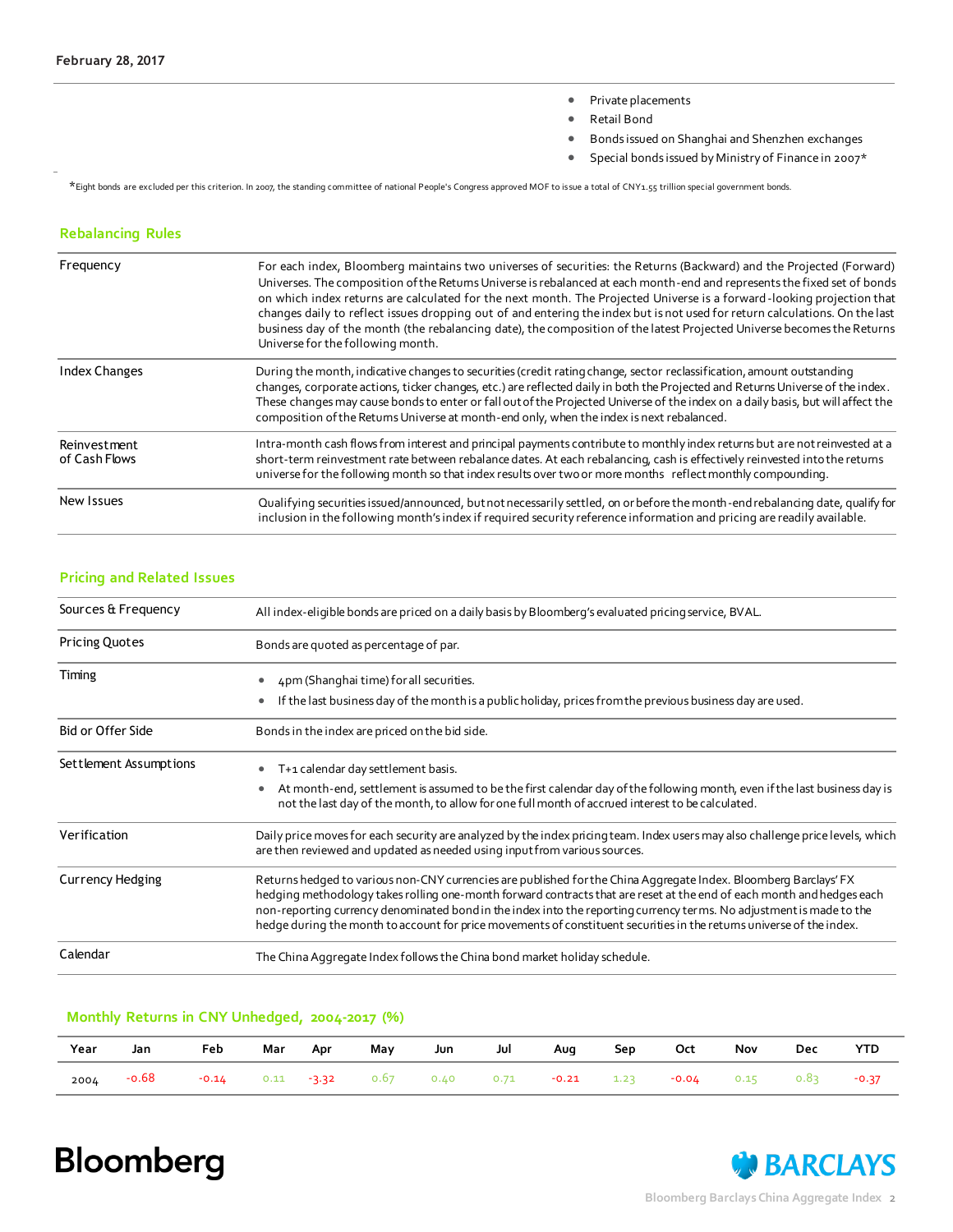| 2005 | 0.98 | 0.57 | 1.45    | 0.88    | 0.54    | 1.65    | 1.09    | 1.23    | 0.70    | 0.34    | $-0.65$                  | 0.55                     | 9.75    |
|------|------|------|---------|---------|---------|---------|---------|---------|---------|---------|--------------------------|--------------------------|---------|
| 2006 | 1.42 | 0.21 | 0.12    | $-0.06$ | 0.27    | $-0.51$ | 0.01    | 0.43    | 0.91    | 0.37    | 0.04                     | 0.03                     | 3.27    |
| 2007 | 0.20 | 0.24 | $-0.34$ | $-0.06$ | $-0.82$ | $-1.01$ | 0.27    | 0.35    | $-0.05$ | 0.04    | $-0.27$                  | 0.67                     | $-0.79$ |
| 2008 | 0.49 | 0.54 | 0.49    | 0.42    | 0.31    | 0.24    | 0.21    | 0.58    | 1.27    | 1.96    | 1.29                     | 1.15                     | 9.29    |
| 2009 | 0.06 | 0.41 | 0.38    | 0.17    | 0.45    | 0.04    | $-0.47$ | 0.26    | 0.17    | 0.04    | 0.22                     | 0.14                     | 1.90    |
| 2010 | 0.35 | 0.57 | 0.71    | 0.55    | 0.66    | 0.25    | 0.51    | 0.37    | 0.17    | $-0.35$ | $-1.22$                  | 0.13                     | 2.71    |
| 2011 | 0.12 | 0.16 | 0.30    | 0.33    | 0.31    | $-0.15$ | $-0.13$ | 0.07    | 0.42    | 0.83    | 0.98                     | 0.99                     | 4.30    |
| 2012 | 0.63 | 0.15 | 0.30    | 0.27    | 1.09    | 0.49    | 0.53    | 0.03    | $-0.08$ | 0.04    | 0.31                     | 0.20                     | 4.03    |
| 2013 | 0.36 | 0.25 | 0.44    | 0.84    | 0.43    | $-0.32$ | $-0.35$ | $-1.10$ | $-0.02$ | $-0.71$ | $-1.04$                  | $-0.32$                  | $-1.54$ |
| 2014 | 0.88 | 1.50 | $-0.11$ | 0.99    | 1.80    | 0.66    | $-0.51$ | 0.75    | 1.32    | 1.95    | 1.75                     | $-0.69$                  | 10.72   |
| 2015 | 1.18 | 0.99 | $-1.26$ | 1.34    | 0.53    | 0.43    | 0.91    | 0.67    | 0.59    | 1.25    | 0.15                     | 1.73                     | 8.80    |
| 2016 | 0.25 | 0.33 | 0.69    | $-0.71$ | 0.38    | 0.93    | 0.90    | 0.63    | 0.44    | 0.57    | $-0.82$                  | $-2.07$                  | 1.48    |
| 2017 | 0.07 |      |         |         |         |         |         |         |         |         | $\overline{\phantom{a}}$ | $\overline{\phantom{a}}$ | 0.07    |

#### **Sub-indices and Index Customizations**

Bloomberg publishes numerous sub-indices of flagship indices and bespoke benchmarks created for specific index users. Several types of bespoke indices are available to select or customize the most appropriate benchmark for specific portfolio needs.

| Sub-Indextype           | <b>Examples</b>                                            |
|-------------------------|------------------------------------------------------------|
| Treasury & Policy banks | Includes Treasury & Policy Banks in the index.             |
|                         | Treasury & Policy Banks (Index Ticker: 132561)             |
|                         | Treasury and Policy Banks 1-10Years (Index Ticker: 132441) |
|                         |                                                            |

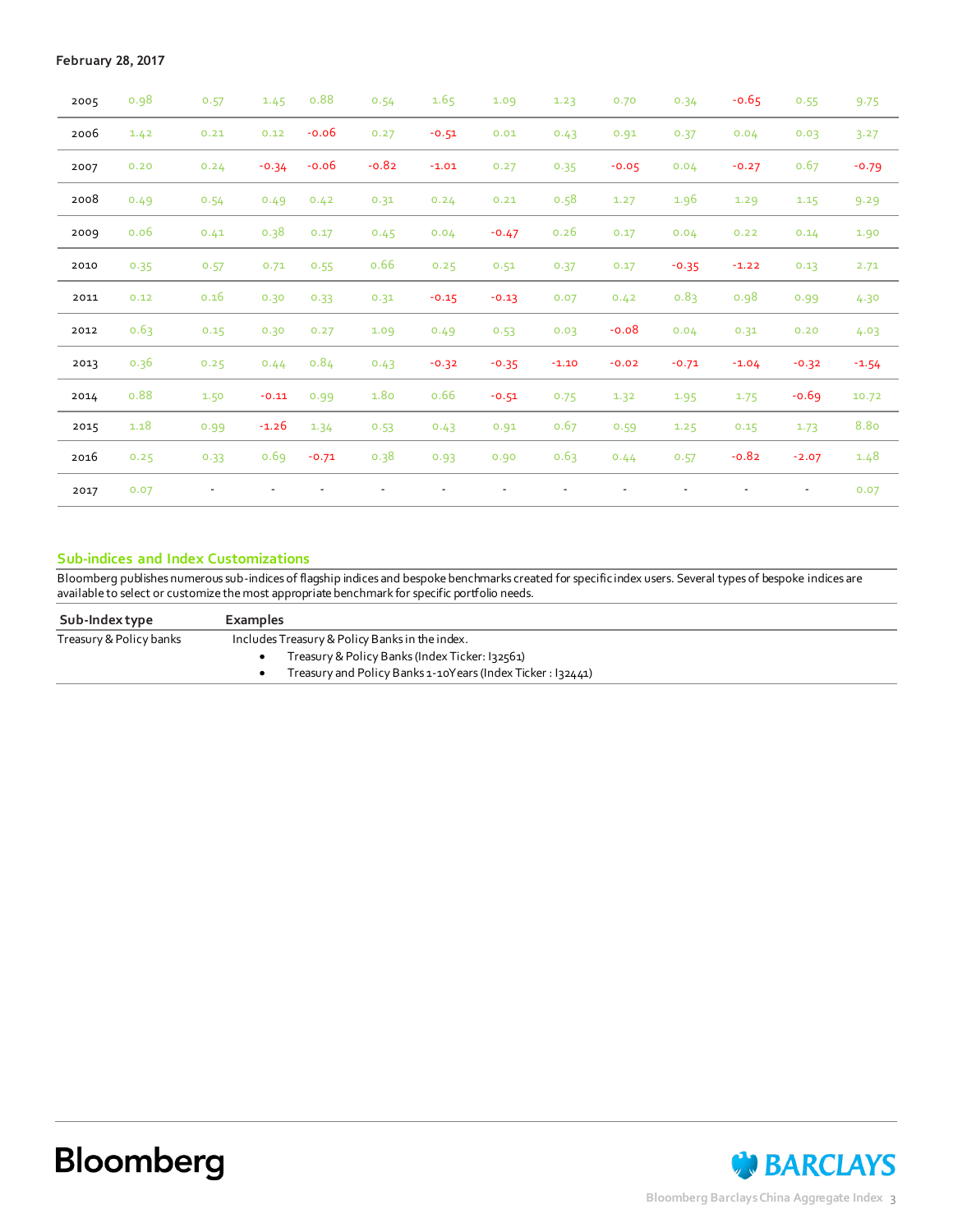#### **Accessing Index Data**

| Bloomberg Professional <sup>®</sup> service                    | Bloomberg benchmarks are the global standard for capital markets investors.<br>INDEX <go> - The Bloomberg Indices Introduction page is a dashboard for index-related information on the terminal.<br/>Find daily and monthly index retums for key indices from each index family as well as index publications including<br/>methodologies, factsheets, monthly reports, updates and alerts.<br/>IN<go> - The Bloomberg Index Browser displays the latest performance results and statistics for the indices as well as<br/>٠<br/>history. IN presents the indices that make up Bloomberg's global, multi-asset class index families into a hierarchical<br/>view, facilitating navigation and comparisons. The "My Indices" tab allows a user to focus on a set of favorite indices.<br/>PORT<go> - Bloomberg's Portfolio &amp; Risk Analytics solution includes tools to analyze the risk, retum, and current<br/>structure of indices. PORT includes tools to analyze performance of a portfolio versus a benchmark as well as models for<br/>performance attribution, tracking error analysis, value-at-risk, scenario analysis, and optimization.<br/>DES<go> - The index description page provides transparency into the current and projected index universe induding<br/>membership information, aggregated characteristics and retums, and historical data.</go></go></go></go> |
|----------------------------------------------------------------|------------------------------------------------------------------------------------------------------------------------------------------------------------------------------------------------------------------------------------------------------------------------------------------------------------------------------------------------------------------------------------------------------------------------------------------------------------------------------------------------------------------------------------------------------------------------------------------------------------------------------------------------------------------------------------------------------------------------------------------------------------------------------------------------------------------------------------------------------------------------------------------------------------------------------------------------------------------------------------------------------------------------------------------------------------------------------------------------------------------------------------------------------------------------------------------------------------------------------------------------------------------------------------------------------------------------------------------------------------------------------------------|
| <b>Bloomberg Indices Website</b><br>(www.bloombergindices.com) | The index website makes available limited index information including:<br>Index methodology and factsheets<br>Current performance numbers for select indices                                                                                                                                                                                                                                                                                                                                                                                                                                                                                                                                                                                                                                                                                                                                                                                                                                                                                                                                                                                                                                                                                                                                                                                                                             |
| <b>Data Distribution</b>                                       | Index subscribers may choose to receive index data in files. Files may include:<br>Index level and/or constituent level returns and characteristics for any indices.<br>Automatic delivery of files via email or SFTP following the completion of the index production process after market<br>close.<br>Clients may receive standard files or may customize file contents.<br>Index data is also available via authorized redistributors.                                                                                                                                                                                                                                                                                                                                                                                                                                                                                                                                                                                                                                                                                                                                                                                                                                                                                                                                               |
| <b>Index Ticker</b>                                            | CHINAAGG                                                                                                                                                                                                                                                                                                                                                                                                                                                                                                                                                                                                                                                                                                                                                                                                                                                                                                                                                                                                                                                                                                                                                                                                                                                                                                                                                                                 |



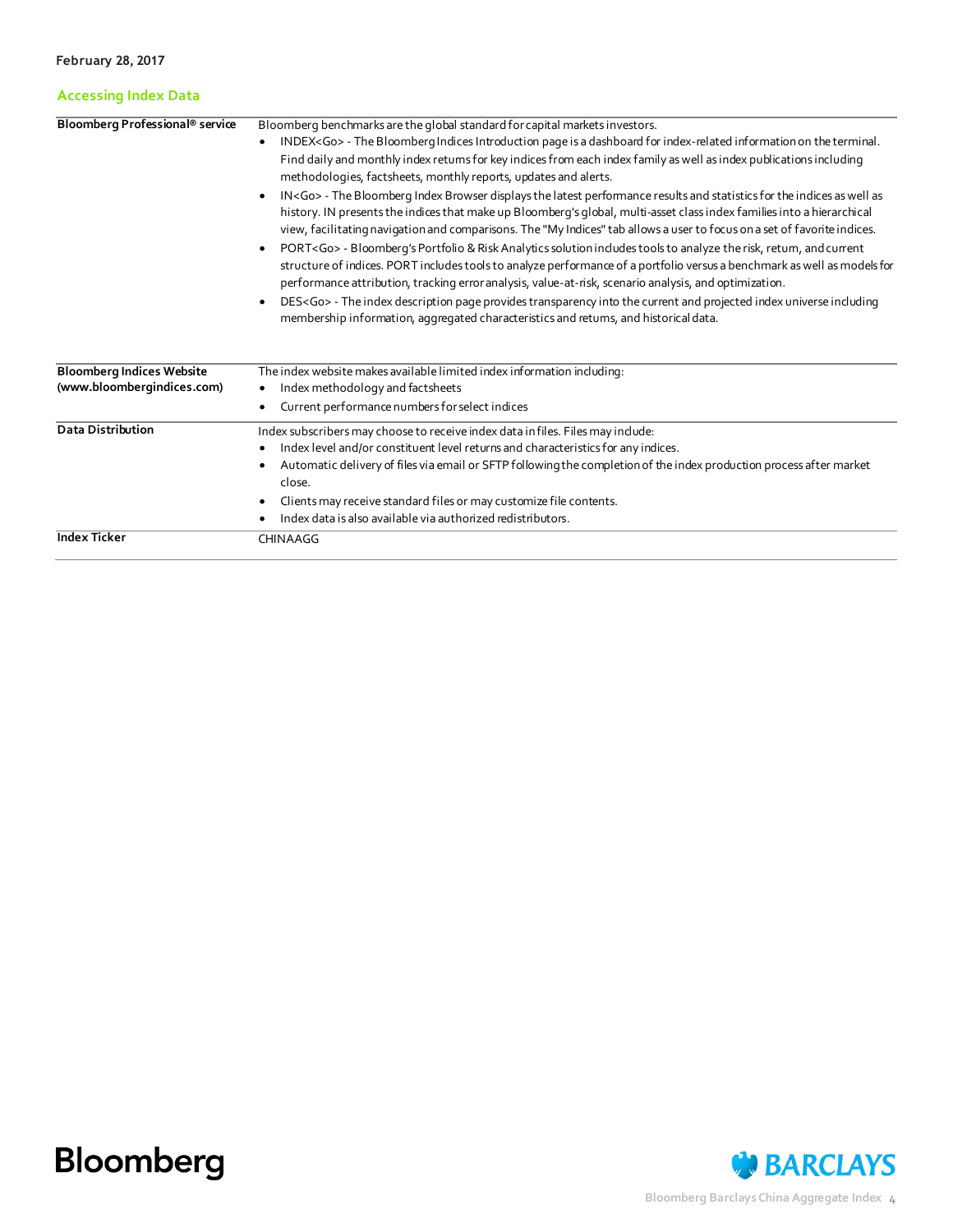#### **Bloomberg Total Return Index Tickers**

| Ticker          | Name                                            |
|-----------------|-------------------------------------------------|
| CHINAAGG        | China Aggregate                                 |
| <b>CHINATPB</b> | China Treasury + Policy Bank                    |
| 132562US        | China Treasury + Policy Bank 1-3 Year           |
| 132563US        | China Treasury + Policy Bank 3-5 Year           |
| 132564US        | China Treasury + Policy Bank 1-5 Year           |
| 132565US        | China Treasury + Policy Bank 5-10 Year          |
| I32566US        | China Treasury + Policy Bank 10+ Year           |
| 132441US        | China Treasury and Policy Banks Index 1-10 Year |
| lo8279US        | China Aggregate 1-3 Year                        |
| lo828oUS        | China Aggregate 3-5 Year                        |
| lo8281US        | China Aggregate 5-7 Year                        |
| lo8282US        | China Aggregate 7-10 Year                       |
| <b>CHINAT</b>   | China Treasury                                  |

Tickers for a full list of tickers and attributes that are available.

#### **Index Licensing**

Bloomberg requires index data licenses for services and products linked to the Indices

- Index or Constituent-Level Redistribution
- Exchange Traded Notes (ETNs)
- OTC Derivative Products
- Bond Pricing Service
- Index-Linked Insurance Products
- Custom Index Solutions
- Exchange Traded Funds (ETFs)
- Mutual Funds

## **Bloomberg**